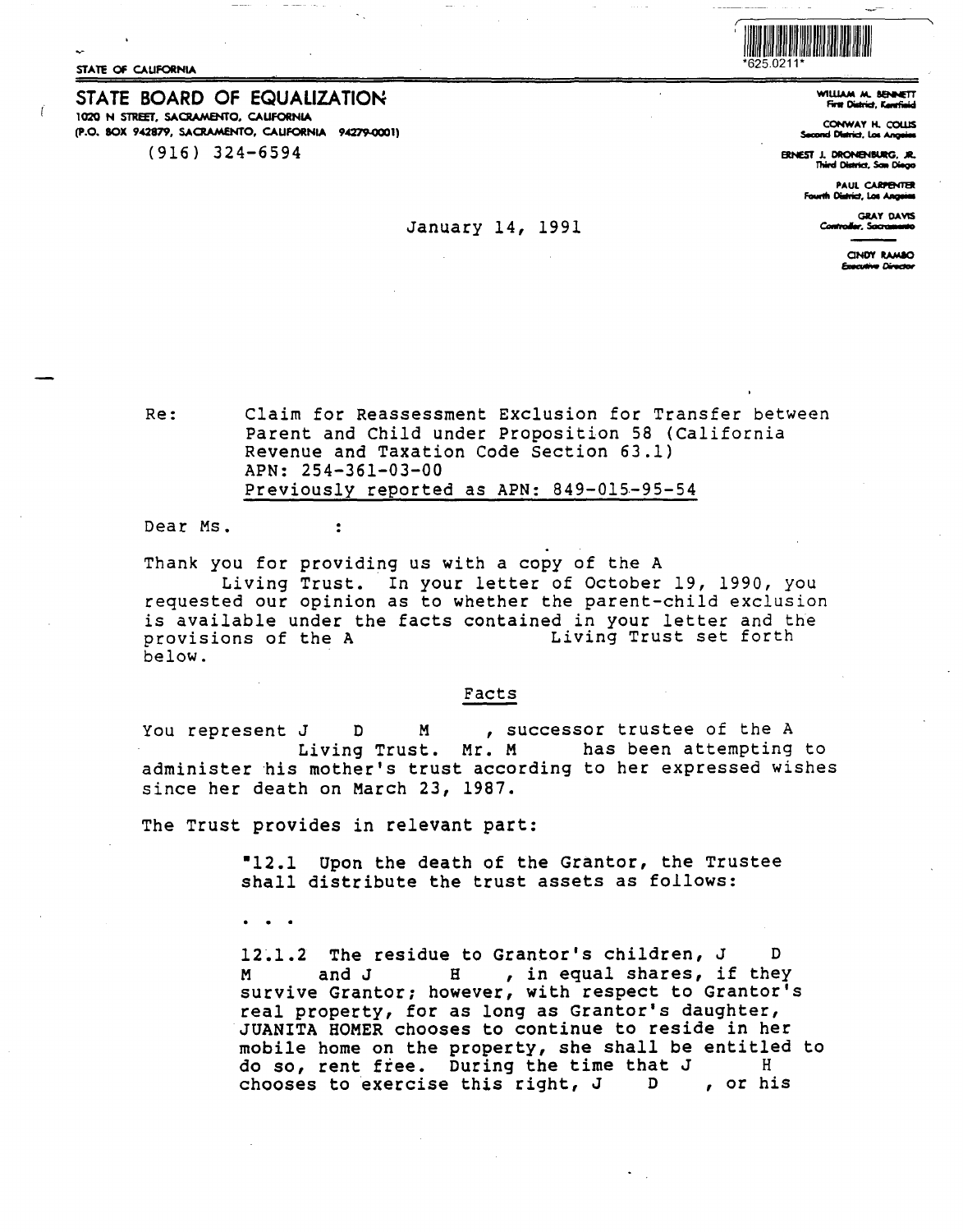issue mentioned below if he predeceases Grantor, shall be entitled to the use of the other portion of the<br>property which is occupied by Grantor's house. If property which is occupied by Grantor's house.<br>J D chooses to use Grantor's house as re chooses to use Grantor's house as rental property, any net rental amount collected which is over and above the rental value of  $J$   $H$   $.S$  right to reside rent free shall be distributed equally between J D and J H . The rental value of the respective rights of use shall be determined by and between the parties, if they can agree, or by an independent<br>appraiser if the parties cannot agree. If J H appraiser if the parties cannot agree. If J chooses not to exercise her right to continue to reside on the property, the property will be ' distributed outright, without limitation, in equal<br>shares to J D and J H .. shares to J

At the time of A 's death, she was the owner of real County, California, which property was her principal residence. Title to the property was held by decedent as trustee of her revocable, grantor trust and had been excluded from reappraisal when she transferred the title to herself as trustee in May, 1986. No probate proceeding was required at the time of the grantor's death because a successor trustee was named in the trust to assume<br>the fiduciary role. Shortly after A states is death, a the fiduciary role. Shortly after A question arose as to whether or not a special permit which had been issued by the county could be extended. The special permit allowed decedent's daughter to reside in her mobile home on the property so as to care for her mother. The property was now incorporated in the City of and the city would now incorporated in the City of only agree to allow the mobile home to remain on the property if the lot was properly subdivided with a new parcel map recorded. As a condition of allowing the subdivision so that the mobile home could remain on the property, the city required that the mobile home would have to be permanently mounted on the land and meet other code requirements.

To further complicate matters, relations between decedent's two children, your client and his sister, the ultimate beneficiaries of the real property in this parent/child transfer, began to deteriorate rapidly as they tried to work out their differences concerning the disposition of the real property in the trust. Because your client was now the successor trustee, he alone was charged with the administrative tasks of managing the trust, including the real property. However, his sister's personal property mobile home (and primary residence) was physically located on the real property and he had no control over her actions with respect to her personal property. so, your client proposed an agreement to terminate the trust, subdivide the real property and deed the

 $-2-$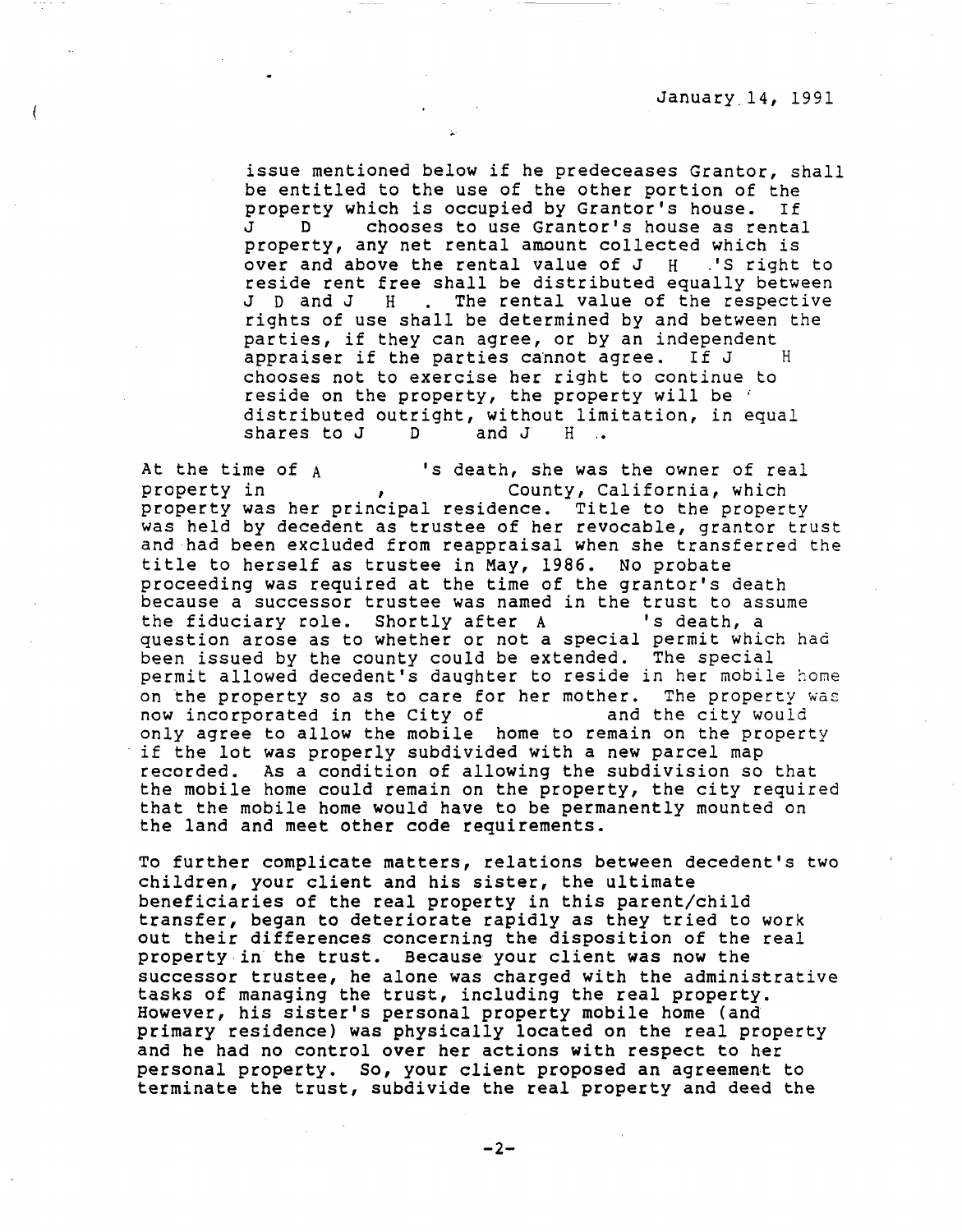parcel with the residence on it to himself and the other parcel with the mobile home on it to his sister. This plan was<br>proposed in writing in 1987 and delivered to J H the other trust beneficiary. Ms. Minick retained her own legal counsel and after three years of heated arguments between the parties, threatening correspondence and a court action, J<br>H inally agreed to all the terms of the originally finally agreed to all the terms of the originally proposed agreement. Now it only remained to work with the City of Encinitas to complete the subdivision and meet all its requirements at which time it was intended that the actual transfer out of trust would occur and that title would be cleared. It was only in early October of 1990 that this was accomplished and only after a preliminary title search 'was done pursuant to the process of working with the city was it discovered that title had not been cleared after decedent's death and therefore no application had been made for the Proposition 58 exclusion.

You further maintain that because the children had been unable to cooperate on anything until they resolved their differences, their signatures on the claim form would not have been obtained during the three year period following the death of A

Based on the foregoing, you request our opinion as to when a purchase or transfer of real property occurs for purposes of filing a claim for the parent-child exclusion under Revenue and Taxation Code\* section 63.1

## Law and Analysis

Section 60 defines "change in ownership" as a "transfer of a present interest in real property, including the beneficial use thereof, the value of which is substantially equal to the value of the fee interest."

Section 61 provides in relevant part that except as provided in section 62, change in ownership, as defined in section 60 includes:

> (f) Any vesting of the right to possession or enjoyment of a remainder or reversionary interest which occurs upon the termination of a life estate or other similar precedent property interest....

All statutory references are to the Revenue and Taxation Code, unless otherwise indicated.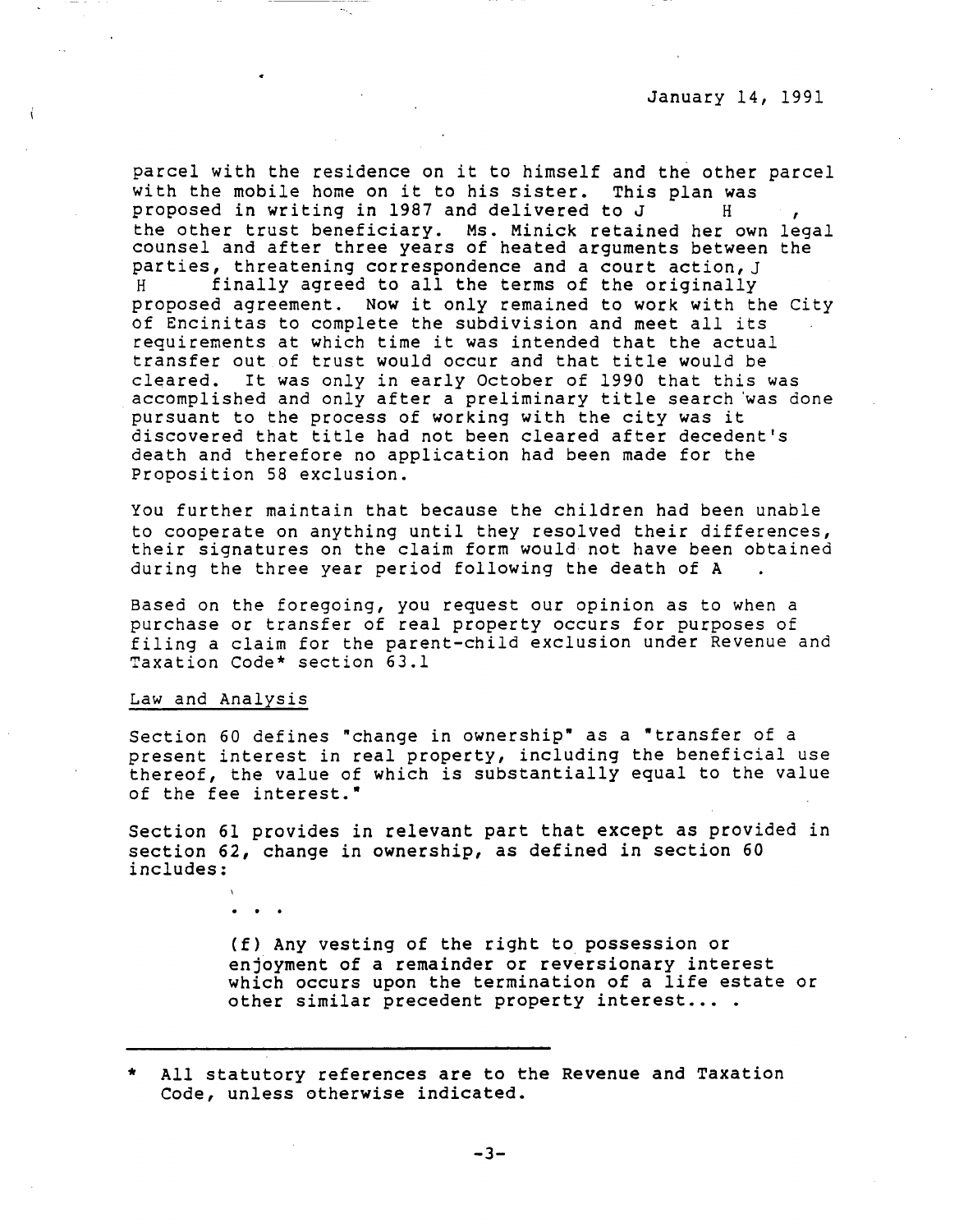(g) Any interests in real property which vest in persons other than the truster when a revocable trust becomes irrevocable.

The Board has interpreted the latter provision in Property Tax Rule 462(i)(2)(B) (See Title 18 California Code of Regulations) by providing in part that:

> • •.. a change in ownership does occur at the time the revocable trust becomes irrevocable unless the truster-transferor remains or becomes the sole present beneficiary.•

Section 63.1 provides in relevant part:

 $\mathfrak{f}$ 

(a) Notwithstanding any other provision of this chapter, a change in ownership shall not include either of the following purchases or transfers for which a claim is filed pursuant to this section: (1) The purchase or transfer of real property which is the principal residence of an eligible transferor in the case of a purchase or transfer between parents and their children. (2) The purchase or transfer of the first one million dollars (\$1,000,000) of full cash value of all other real property of an eligible transferor in the case of a purchase or transfer between parents and their children.

(c) As used in this section:

(1) "Purchase or transfer between parents and their children• means either a transfer from a parent or parents to a child or children of the parent or parents or a transfer from a child or children to a parent or parents of the child or children.

(4) •Eligible transferor• means a parent or child of an eligible transferee.

(5) •Eligible transferee• means a parent or child of an eligible transferor.

(7) •Transfer• includes, and is not limited to, any transfer of the present beneficial ownership

**-4-**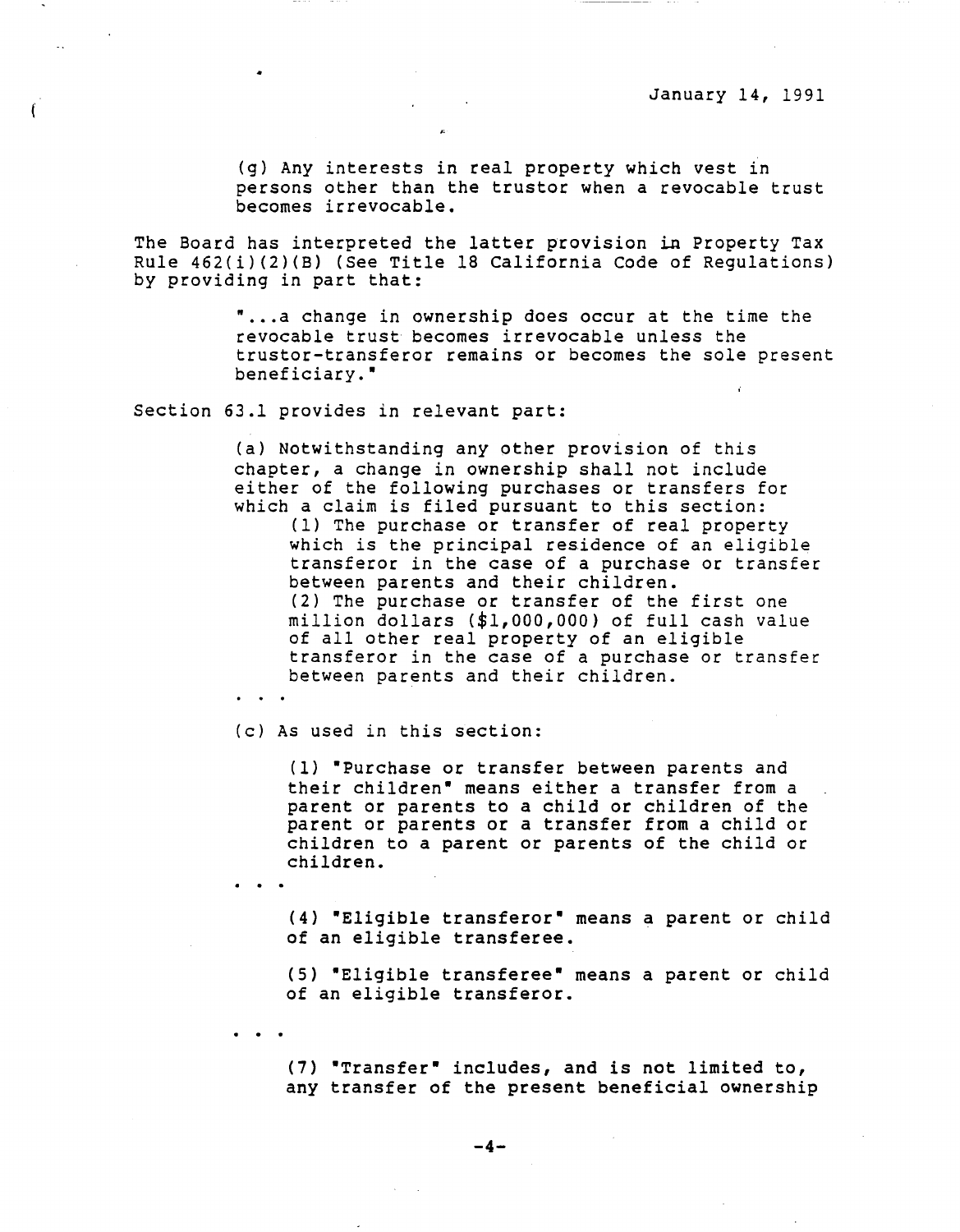of property from an eligible transferor to an eligible transferee through the medium of an inter vivos or testamentary trust.

(

(d) The exclusions provided for in subdivision (a) shall not be allowed unless the eligible transferee files a claim with the assessor for the exclusion sought... .

The State Board of Equalization shall design the form for claiming eligibility. Any claim under this section shall be filed within three years after the date of the purchase or transfer of real property for which the claim is filed.

(f) This section shall apply to purchases and transfers of real property completed on or after November 6, 1986, and shall not be effective for any change in ownership including a change in ownership arising on the date of a decedent's death, which occurred prior to that date.

Section 67 defines "purchased" or "purchase" as a change in ownership for consideration.

We have taken the position, based on the foregoing provisions, that the word "transfer" for purposes of section 63.1 means a change in ownership without consideration.

Thus, since there was a change in ownership upon the death of A (§§60, 6l(f), 6l(g), Property Tax Rule  $462(i)(2)(B)$  and since the present beneficial interest in the real property passed from A to her two children at that time to her two children at that time through the medium of the trust, there was a transfer of real property for purposes of section 63.l at that time. Further, since the children became the present beneficial owners of the real property at the time of  $A$  's death, any subsequent conveyance to the children by the trustee would convey at most only legal title (Allen v. Sutter County Board of Equalization (1983) 139 Cal. App. 3d 887, 890) and thus would not constitute a •transfer• as defined in section 63.l(c)(7) for purposes of Proposition 58 and section 63.1. The case of Larson v. Duca (1989) 213 Cal. App. 3d 324 *is* distinguishable in that a

 $-5-$